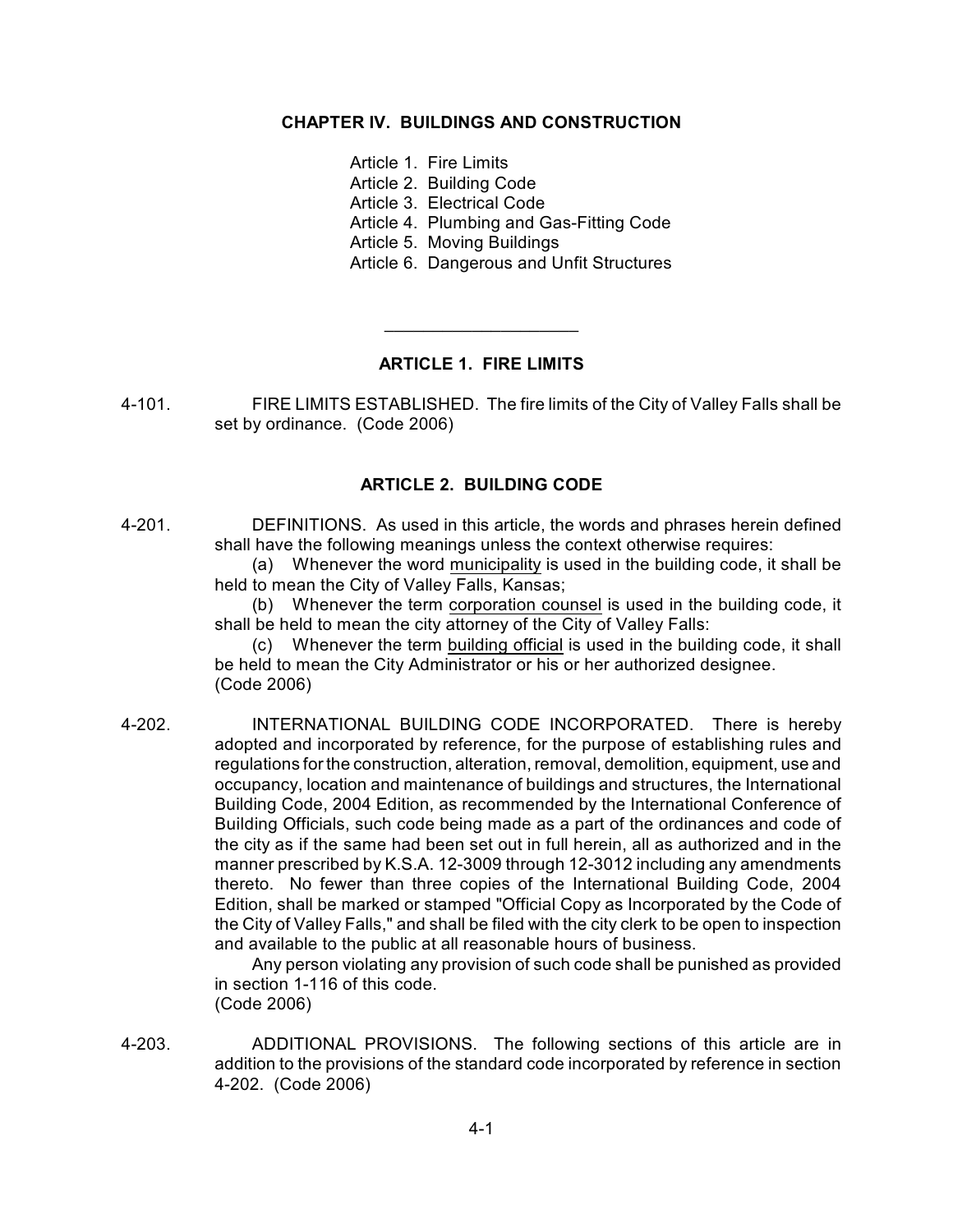4-204. BUILDING OFFICIAL; POWERS; DUTIES. (a) This and other articles of the city relating generally to building and structures shall be administered and enforced by the City Administrator. The City Administrator shall act as chief building official and may assume the responsibilities of or with the consent and approval of the governing body appoint a building inspector and such other assistants as may be advisable for the issuance of building permits and the inspection of building work.

(b) The City Administrator shall prepare such application, permit, inspection and record forms as may be required for the purposes of the article. The City Administrator may make and promulgate the necessary rules and regulations to obtain conformity with this article pertaining to the making of applications for building permits, issuing of building permits and inspecting of buildings and building works. (Code 2006)

4-205. BUILDING INSPECTOR; APPOINTMENT. The mayor with the consent of the council may assume the responsibilities of or appoint some qualified officer or employee of the city to be and perform the duties of building inspector as may be required, subject to the consent and approval of the governing body. (Code 2006)

4-206. SAME; DUTIES. The building inspector shall have the following duties:

(a) To enforce all regulations relating to construction, alteration, repair, removal and demolition of building and structures;

(b) May permit, with the approval of the governing body, on the basis of duly authenticated reports from recognized sources, the use of new materials or modes of construction, not provided for in this article, and may, for the purpose of carrying out the intent of this article adopt an accepted standard of material or workmanlike practices of federal or state bureaus, national, technical organizations or fire underwriters;

(c) To examine all buildings in the process of erection, construction, alteration or relocation in the city for the purpose of determining whether the work is in compliance with the permit given and in compliance with the regulations of the city pertaining to such work, including zoning regulations; and;

(d) To keep comprehensive records of applications, of permits or certificates issued, of inspections made, of reports rendered, and of notices or orders issued. All such records shall be open to public inspection during stated office hours, but shall not be removed from the office of the building official without his or her written consent. (Code 2006)

4-207. SAME; POWERS. The building inspector shall have the following powers:

(a) To enter any building or structure or premises at any reasonable hour, whether complete or in the process of erection, to perform the duties contained in this chapter;

(b) To adopt and enforce all such prudent emergency measures as he or she may deem necessary and expedient for the public safety under the laws of the city;

(c) May cause any work done in violation of this chapter to be discontinued until he or she shall have satisfactory evidence that the work will be done in accordance with the building regulations of the city, subject to the right of any builder or owner to appeal to the governing body. (Code 2006)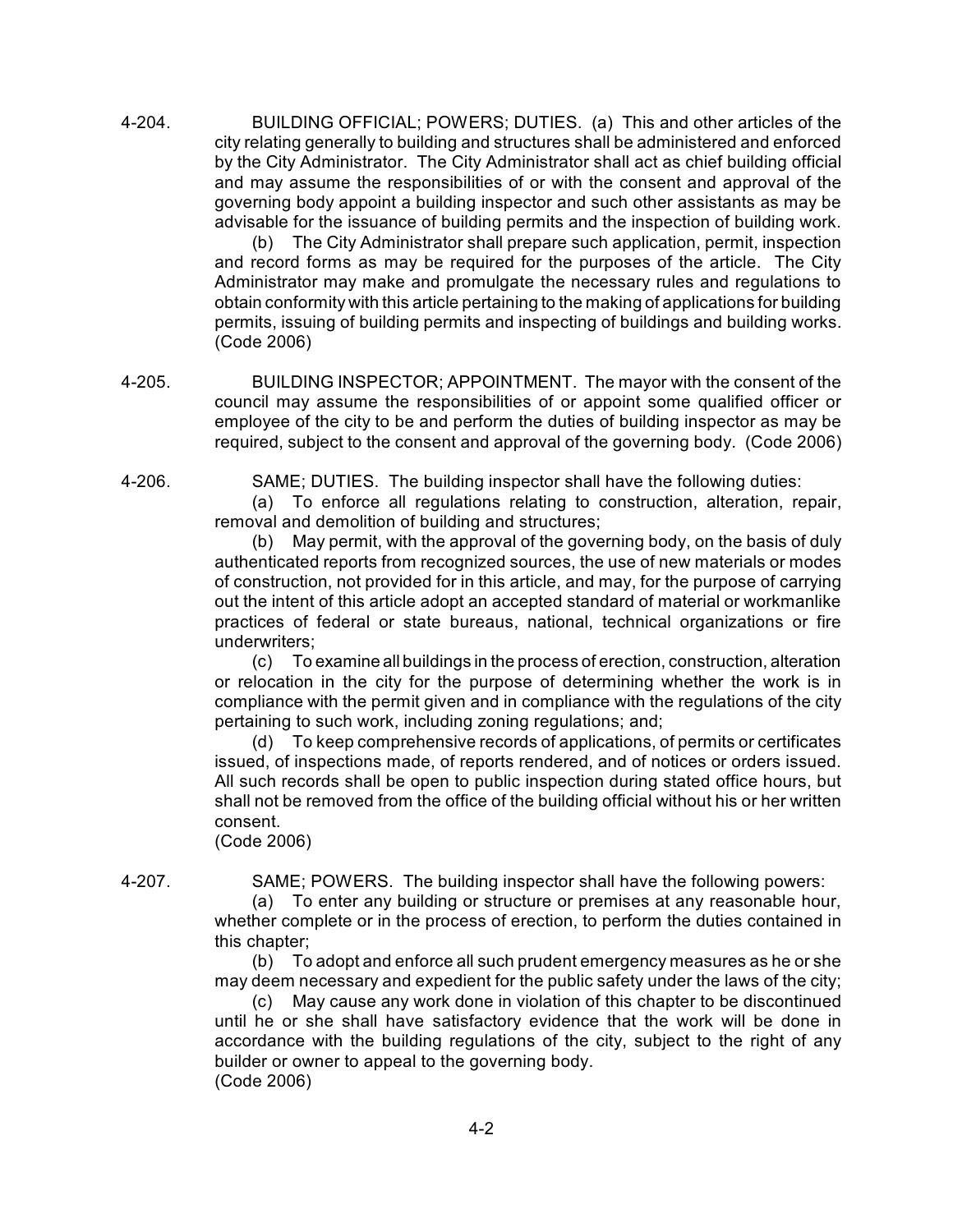- 4-208. SAME; RIGHT OF ENTRY. The building inspector, or his or her agent, upon proper identification, shall have authority to enter any building, structure or premises at any reasonable hour to perform his or her duties as set out in this chapter. (Code 2006)
- 4-209. CLARIFICATION; MODIFICATION. (a) The governing body shall be the final determiner of the scope and meaning of all provisions of the building code which may be unclear, ambiguous, or requiring interpretation.

(b) The building inspector shall have power to modify any of the provisions of the building code upon application in writing by the owner or lessee or his or her authorized agent, when there are practical difficulties in the way of carrying out the strict letter of the code. In approving modifications, the building inspector shall see that the spirit of the code is observed, public safety secured and substantial justice done. The particulars of a modification when granted or allowed and the decision of the inspector thereon shall be entered upon the records of the building inspector and a signed copy shall be furnished to the applicant. (Code 2006)

- 4-210. BUILDING PERMIT REQUIRED; APPLICATION; APPROVAL. It shall be unlawful for any person to hereafter erect or cause to be erected within the city any building or structure of any kind or enlarge or add to the outside dimension thereof, or relocate any building or structure already erected or which may hereafter be erected or remodel any building or structure within the city without a building permit being first obtained therefor from the city clerk, after approval by the chief building official or his or her duly authorized assistant. The application for such permit shall be made and the permit obtained before work is commenced upon any building or structure or the foundation thereof, or before the removal of any building begins. (Code 2006)
- 4-211. SAME; APPLICATION INFORMATION REQUIRED. (a) A building permit shall be issued upon an application in writing to the office of city clerk on a form or forms provided for the purpose. This application shall, among other things, disclose the following:
	- (1) The name of the owner of the lot or tract of ground;
	- (2) The location of the building or structure;
	- (3) The building work proposed;

(4) The outside dimensions of the building by floors and dimensions of the basement (if any);

- (5) The class of occupancy;
- (6) The class of construction;
- (7) The kind of materials to be used for walls, floors, ceilings, roofs, and foundations;
	- (8) The estimated cost of the work;
	- (9) The date work will commence;
	- (10) Expected date of completion;
	- (11) Name and address of contractor or contractors doing the work;

(12) Such other information as may be pertinent to the issuance of the required permit.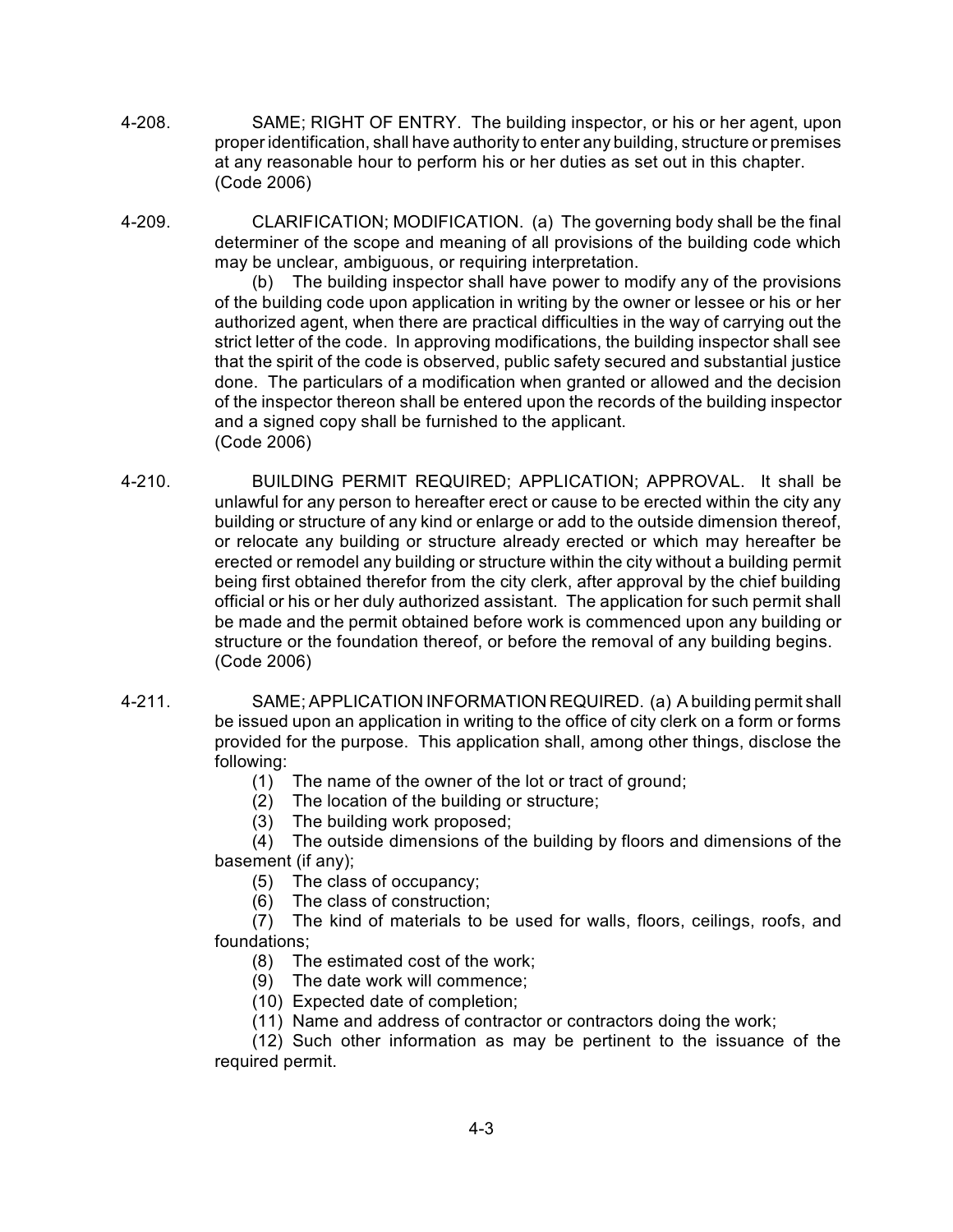(b) An application for a building permit shall be signed by the owner or his or her duly authorized agent, or a building contractor licensed by the city. If the application is made by the owner or his or her agent, it shall contain the name or names of the licensed contractor or contractors doing the work described, or a building permit may be issued to the owner upon his or her application disclosing satisfactory evidence that the proposed work will be performed by the owner, himself or herself and not by a licensed contractor, and likewise subject to the final approval of the building inspector for work performed.

(c) Upon approval of the completed application and a determination that a permit should be issued, the chief building official or his or her assistant shall issue a permit to the owner or contractor authorizing the building work covered by the application.

(d) Any permit issued under this section shall be valid and subsisting for a period of not more than six months from the date of issuance unless the permittee shall have commenced, within the period so limited, the building work authorized by such permit. Building work commenced for the purpose of this section shall mean the beginning of building work other than the preparation of plans or the staking out of the building location or the letting of a building contract. (Code 2006)

- 4-212. SAME; PLANS AND SPECIFICATIONS. Whenever an application for a building permit is made, the chief building official may, if he or she finds it necessary to determine whether building work described in the application will comply with the laws pertaining to such work, require that the applicant file a written description or drawing of the proposed building as may be prepared for the purpose. If such drawing or description is insufficient for the purposes of determining whether a permit should be issued, the building official may require the applicant to file complete architectural and engineering plans and specifications for such building, or any part thereof, as may be necessary for the inspector to determine compliance with this article. The filing of such plans and specifications and the approval thereof in connection with an application for a permit shall not in any way affect the authority of the city to deny or issue a permit, or to inspect any building work for conformity with this article. (Code 2006)
- 4-213. SAME; FEES. The fee for building permits shall be as follows: \$25.00 for the first \$1,000.00 of total valuation and \$2.00 for each additional \$1,000.00 or fraction thereafter. The fees prescribed in this article shall be paid to the zoning administrator or the city clerk upon obtaining the building permit which fee shall be full compensation thereof. (Ord. 4-124, Secs. 1:2; Code 2006)
- 4-214. SAME; POSTING. A copy of the building permit shall be kept on the premises for public inspection during the performance of the work and until the completion of the same. The building inspector may require a certified copy of the approved plans to be kept on the premises at all times from the commencement of the work to the completion thereof. (Code 2006)
- 4-215. CERTIFICATE OF APPROVAL. Upon the completion of any work under a building permit, the chief building official, the building inspector or his or her designee is authorized to issue a certificate of approval for the occupancy and use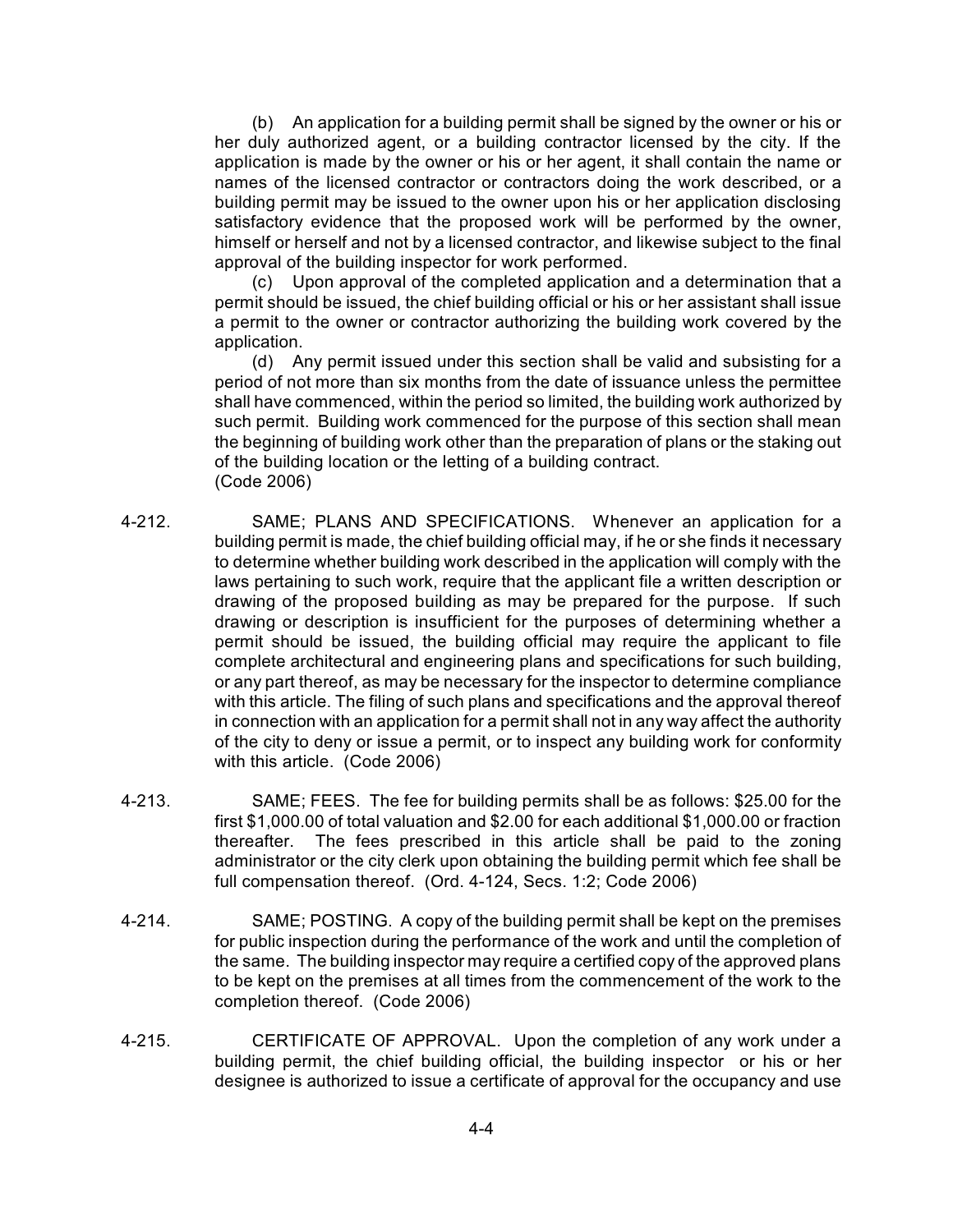of the building or structure. The certificate shall show the number of inspections made and the orders and corrections required during the course of the work. A copy of such certificate shall be given the owner. (Code 2006)

4-216. INSPECTIONS OF BUILDING; LAYOUT OF BUILDING; FOUNDATIONS AND FOOTINGS; NOTICE TO INSPECTOR. (a) The contractor or builder having a permit for new construction, or additions to existing buildings, shall notify the chief building official or building inspector immediately upon the marking or laying out of the site and foundation for such work. The official or inspector shall inspect the layout for conformity with this article and with respect to lot lines, setbacks and location of the proposed buildings to determine conformity with the city zoning regulations. In case of doubt respecting the required location, the chief building official may require an official survey of the lot lines to determine conformity, at the expense of the permit holder.

> (b) Upon completion of the excavation for the building foundation and footings and the construction of the necessary forms thereof and before the foundation and footings are poured or laid, the official or inspector shall be notified as in the first case, and it shall be his or her duty to inspect all such work for conformity with laws respecting location of the building foundations and footings.

> (c) The building inspector shall during the course of all building make such other inspections as may be directed by the chief building official to be made during any successive stage of the construction or other work covered by a permit in order to secure compliance with laws pertaining thereto. (Code 2006)

- 4-217. REQUEST FOR INSPECTION. Upon the completion of any building construction work covered by this article, it shall be the duty of the person doing such work to notify the building inspector and request that it be inspected; after which such work shall be inspected promptly as hereinafter provided. (Code 2006)
- 4-218. BUILDER OR BUILDING CONTRACTOR DEFINED. (a) A builder or building contractor for purposes of this article shall be any person, firm, co- partnership, corporation, association, or any combination thereof, whether a resident or not of the city:

(1) Who or which undertakes with or for another, for a fixed sum, price, fee or any compensation other than wages, to build, construct, alter, repair, add to, wreck or move any building or structure (or any portion thereof), or any sidewalk, driveway entrance or structure in any street, or any advertising sign, panel poster or billboard, or any other structure, in the city, for which a building or construction permit may now or hereafter be required by the laws of the city; or

(2) Who or which advertises or represents himself, herself, or itself to the public to have the capacity or ability to undertake, or submit a bid or offer to build, construct, alter, repair, add to or wreck, remove, restore or replace any building, structure or construction work or any portion thereof; or

(3) Who or which builds, constructs, alters, adds to or wrecks any buildings or structures either on his or her own or other property for purposes of sale or speculation.

(b) A builder or building contractor as defined shall not mean or include: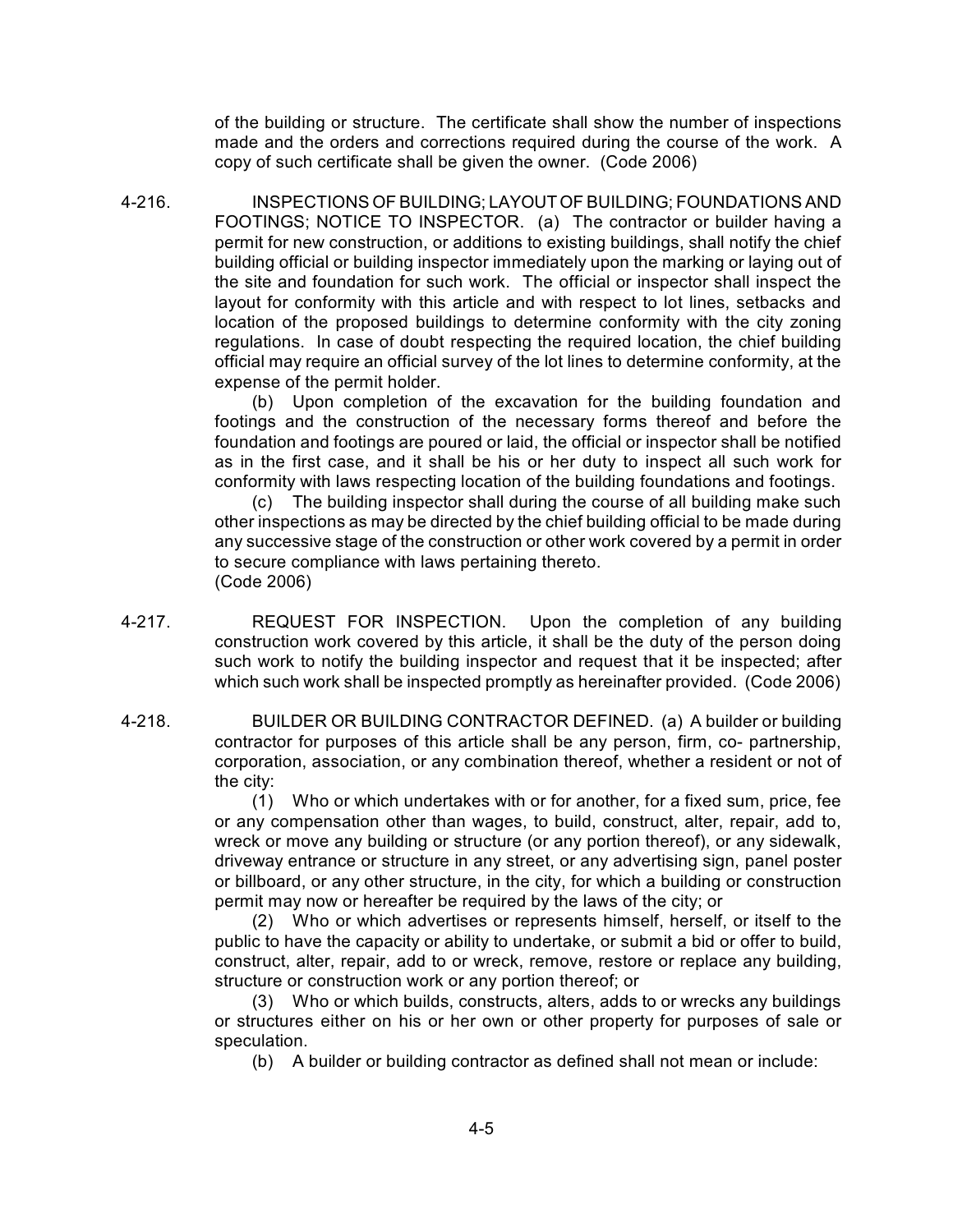(1) Any subcontractor working under the supervision of a general contractor;

or

(2) Any plumbers, gas fitters, electricians, or other specialized occupation for which special licenses or bonds are required by other city laws; or

(3) Any owner or his or her authorized agents or employees making ordinary repairs to his, her or its own building or structure not involving the structural parts of the building for which a permit is not required or on which a contractor, as defined, is not required, employed or engaged to perform; or

(4) Any property owner personally performing any improvements, alterations or building construction within or upon his or her own residence and intended for his or her own personal use and permanent occupancy; provided, the owner shall satisfy the building official as to his or her ability to perform such work secure a permit, pay required fees, do work in accordance with this article, and apply for an inspection and receive approval. Personal building construction by an owner under this section shall be by himself, herself, for himself or herself on his or her own residence, without compensation and no person shall be employed to assist him or her in any way on such work except a builder or building contractor licensed by the city;

(Code 2006)

- 4-219. WORK BY PROPERTY OWNERS. Nothing herein contained shall prohibit any property owner from personally performing any building or construction work within and upon his or her own residence and intended for his or her personal use and permanent occupancy; provided, the owner shall satisfy the building inspector as to his or her ability to perform such work, secure a permit, pay required fees, do work in accordance with this article, and apply for an inspection and receive a certificate of approval. Personal building or construction performed by an owner under this section shall be by himself, herself, for himself or herself on his or her own residence, without compensation and no person shall be employed to assist him or her in any way on such work except a builder or building contractor licensed by the city. (Code 2006)
- 4-220. LIABILITY. This article shall not be construed to relieve from any liability or lessen the liability of any person performing any activity connected herewith, nor shall the city be held as assuming any liability by reason of any inspection authorized herein, by reason of any certificate of inspection issued by it or by reason of any permit or license granted herein. (Code 2006)
- 4-221. SEVERABILITY. If any section of the International Building Code or of this article shall be held unconstitutional or otherwise invalid by any court of competent jurisdiction, then such section shall be considered separate and apart from the remaining sections, the section to be completely severable from the remaining provisions which shall continue in full force and effect. (Code 2006)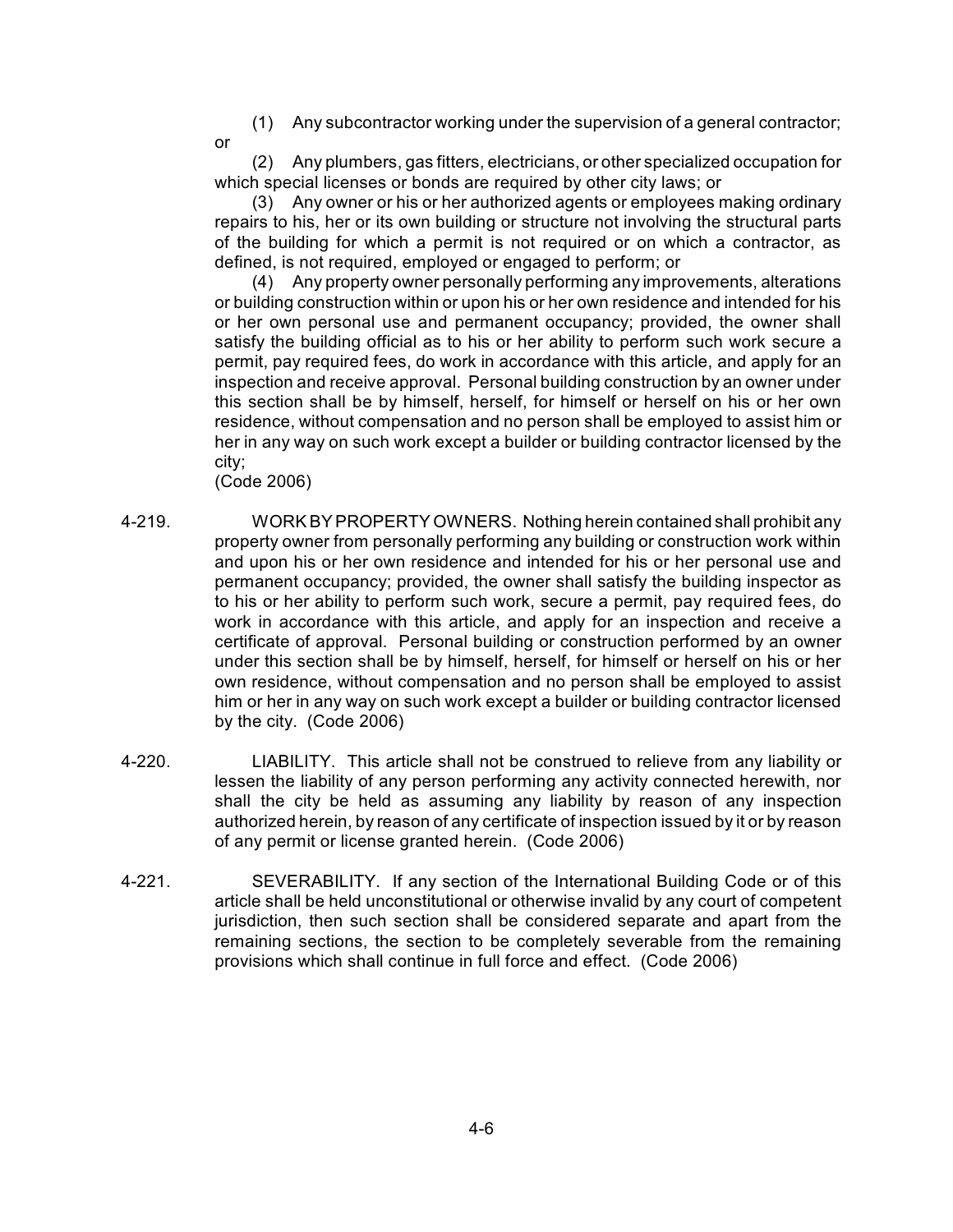# **ARTICLE 3. ELECTRICAL CODE**

4-301. DEFINITIONS. For the purpose of this article, the words and phrases used herein shall have the meanings ascribed to them in this section, unless the context clearly indicates to the contrary.

> (a) Approved - shall mean approved by the chief building official, the electrical inspector or his or her designee.

> (b) Authorized person - shall mean any individual, firm or corporation who or which is licensed under the provisions of this article to do the work as permitted under the specified provisions of this article.

(c) City - shall mean the territory within the corporate limits of this city.

(d) Conductor - shall mean a wire or cable or other form of metal suitable for carrying the electric current or potential.

(e) Electrical construction or installation - shall mean and include all work and materials used in installing, maintaining or extending a system of electrical wiring and all appurtenances, apparatus or equipment used in connection therewith, inside or attached to any building, structure, lot or premises, except industrial plants where fulltime maintenance is provided and other agencies providing inspections of installations and facilities. Electrical construction shall not be held to mean or include any of the following:

(1) The replacement of lamps, fuses, bulbs or the connection of portable electrical equipment to suitable permanently installed receptacles and replacement of receptacles and switches, lighting fixtures and apparatus where no changes or alterations are made to the wiring;

(2) Any work involved in the manufacturing, repair or testing of any electrical equipment or apparatus, but not including any permanent wiring; or

(3) Any work in industrial establishments where inspections come under the scope of other inspection agencies.

(f) Equipment - shall mean conductors, materials, fittings, devices, appliances, fixtures, apparatus, motors and the like, used as a part of or in connection with an electrical installation.

(g) Inspector - shall mean the chief building official or any individual who has been appointed by the city as electrical inspector.

(h) Person - shall mean a natural person, his or her heirs, executors, administrators or assigns, and also includes a firm, partnership or corporation, its or their successors, assigns, or the agent of any of the aforesaid.

(i) Special permission - shall mean the written consent of the chief building official or the electrical inspector.

(j) Special ruling - shall mean a written ruling filed in the office of the chief building official or the electrical inspector. (Code 2006)

4-302. ADOPTION OF ELECTRICAL CODE BY REFERENCE. The standard code known as the National Electrical Code of 2002, a publication of the National Fire Protection Association, the same being a standard code for the installation of electrical wiring and apparatus and available in book and pamphlet form is hereby incorporated by reference herein and made a part of this article as authorized and in the manner prescribed by K.S.A. 12-3009:3012. Three copies shall be marked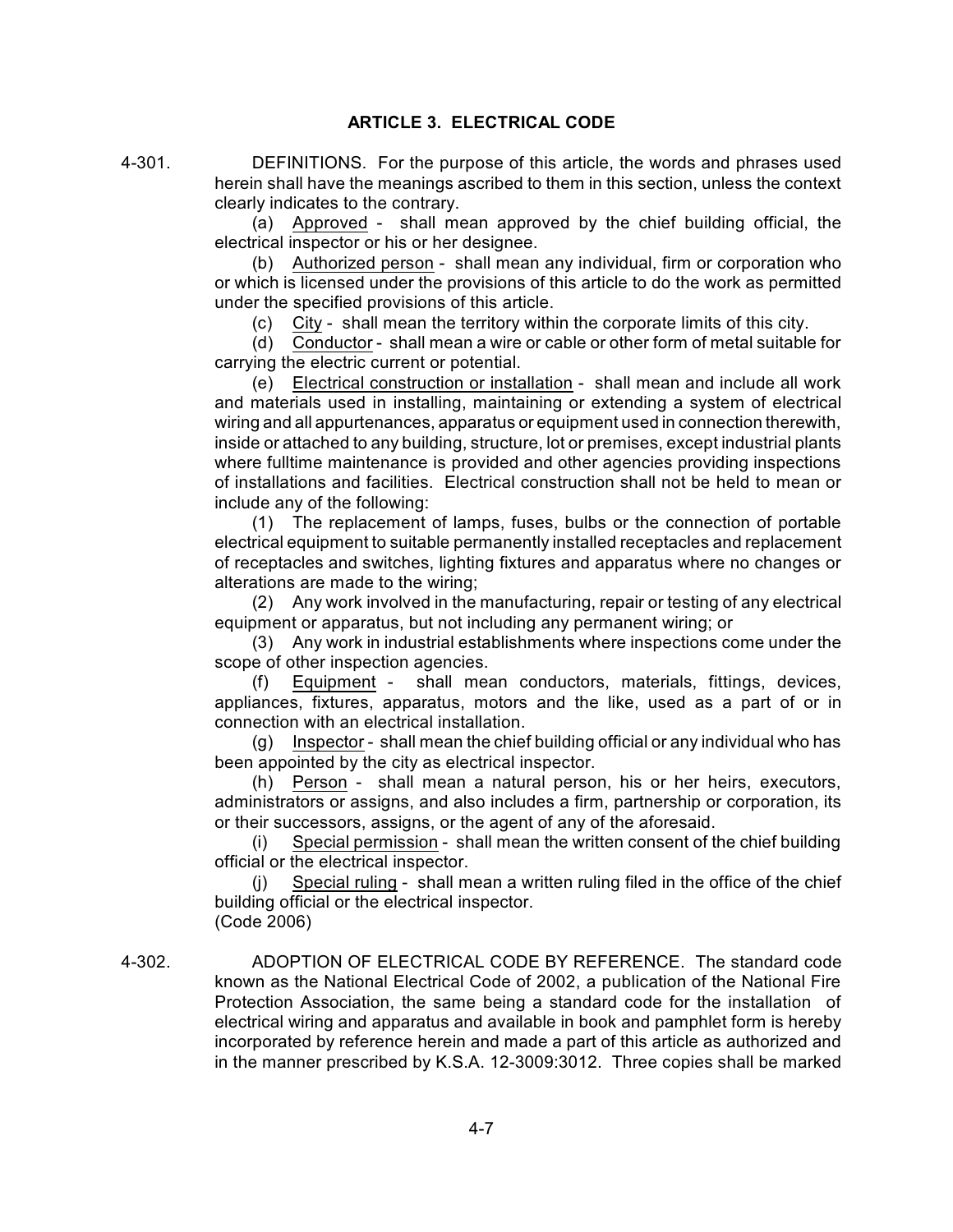or stamped "Official Copy as Incorporated by the Code of the City of Valley Falls," and shall be filed with the city clerk to be open to inspection and available to the public at all reasonable hours of business.

Any person violating any provision of such code shall be punished as provided in section 1-116 of this code.

- (Code 2006)
- 4-303. ADDITIONAL PROVISIONS. The following sections of this article are in addition to the provisions of the standard code incorporated by reference in section 4-302. (Code 2006)
- 4-304. BUILDING OFFICIAL; AUTHORITY. The City Administrator or his or her authorized designee shall be responsible for the administration and enforcement of this article and appointment of an electrical inspector in accordance with section 4- 204 of this chapter, which shall apply in a like manner to this article. (Code 2006)
- 4-305. ELECTRICAL INSPECTOR; APPOINTMENT. The mayor with the consent of the council may assume the responsibilities of or appoint some qualified officer or employee of the city to be and perform the duties of electrical inspector as may be required, subject to the consent and approval of the governing body. (Code 2006)

4-306. SAME; DUTIES. The electrical inspector shall have the following duties:

(a) To enforce all regulations relating to electrical construction, alteration, repair or removal;

(b) May permit, with the approval of the governing body, on the basis of duly authenticated reports from recognized sources, the use of new materials or modes of electrical construction, not provided for in this article, and may, for the purpose of carrying out the intent of this article adopt an accepted standard of material or workmanlike practices of federal or state bureaus, national, technical organizations or fire underwriters;

(c) To examine all buildings requiring electrical construction in the process of erection, construction, alteration or relocation in the city for the purpose of determining whether the work is in compliance with the permit given and in compliance with the regulations of the city pertaining to such work, including zoning regulations; and

(d) To keep comprehensive records of applications, of permits or certificates issued, of inspections made, of reports rendered, and of notices or orders issued. All such records shall be open to public inspection during stated office hours, but shall not be removed from the office of the building official or electrical inspector without his or her written consent. (Code 2006)

4-307. SAME; POWERS. The electrical inspector shall have the following powers:

(a) To enter any building or structure or premises at any reasonable hour, whether complete or in the process of erection, to perform the duties contained in this chapter;

(b) To adopt and enforce all such prudent emergency measures as he or she may deem necessary and expedient for the public safety under the laws of the city;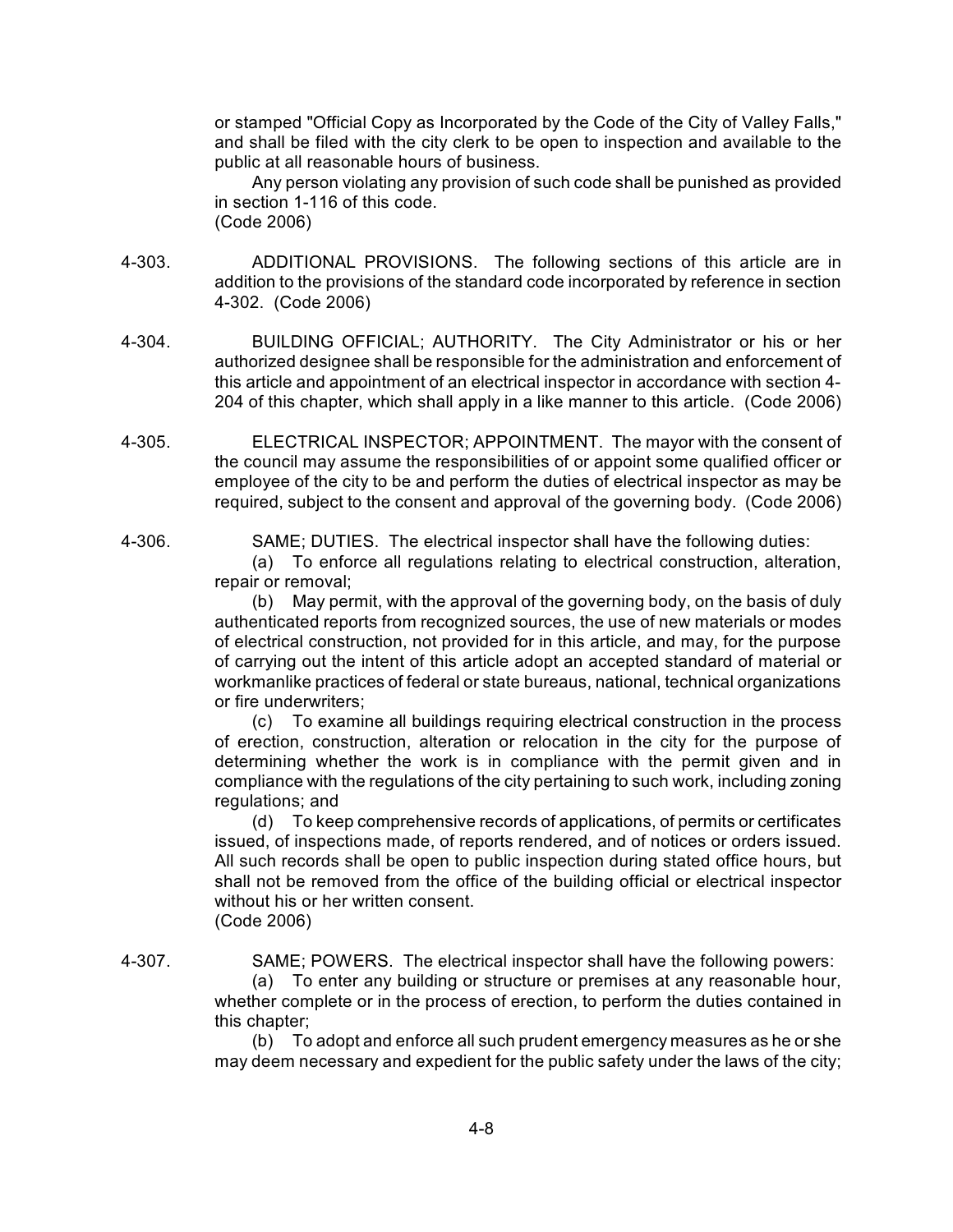(c) May cause any work done in violation of this chapter to be discontinued until he or she shall have satisfactory evidence that the work will be done in accordance with the electrical regulations of the city, subject to the right of any installer or owner to appeal to the governing body. (Code 2006)

- 4-308. SAME; RIGHT OF ENTRY. The electrical inspector, or his or her agent, upon proper identification, shall have authority to enter any building, structure or premises at any reasonable hour to perform his or her duties as set out in this chapter. (Code 2006)
- 4-309. CLARIFICATION; MODIFICATION. (a) The governing body shall be the final determiner of the scope and meaning of all provisions of the electrical code which may be unclear, ambiguous, or requiring interpretation.

(b) The electrical inspector shall have power to modify any of the provisions of the electrical code upon application in writing by the owner or lessee or his or her authorized agent, when there are practical difficulties in the way of carrying out the strict letter of the code. In approving modifications, the electrical inspector shall see that the spirit of the code is observed, public safety secured and substantial justice done. The particulars of a modification when granted or allowed and the decision of the inspector thereon shall be entered upon the records of the electrical inspector and a signed copy shall be furnished to the applicant. (Code 2006)

- 4-310. INTERFERENCE BY UNAUTHORIZED PERSON. It shall be unlawful for any unauthorized person to, in any manner, change or alter electrical conductors or equipment in or on any building. If in the course of the erection of a building or structure, electrical conductors or equipment are in such position as to interfere with the erection or completion of the structure, notice shall be immediately given the authorized person or firm installing the electrical conductors or equipment, and the needed change shall be made by such authorized person or firm. (Code 2006)
- 4-311. ELECTRICIAN OR ELECTRICAL CONTRACTORS DEFINED. (a) An electrician or electrical contractor for purposes of this article shall be any person, firm, co-partnership, corporation, association, or any combination thereof, whether a resident or not of the city:

(1) Who or which undertakes with or for another, for a fixed sum, price, fee or any other compensation to install, construct, alter, repair, add to, or move any electrical installation or performs any electrical construction work in the city, for which an electrical construction permit may now or hereafter be required by the laws of the city; or

(2) Who or which advertises or represents himself, herself, or itself to the public to have the capacity or ability to undertake, or submit a bid or offer to install, construct, alter, repair, add to, remove, restore or replace any electrical installation or perform any electrical construction work; or

(3) Who or which installs, constructs, alters, adds to or removes any electrical installation or performs any electrical construction work either on his or her own or other property for purposes of sale or speculation.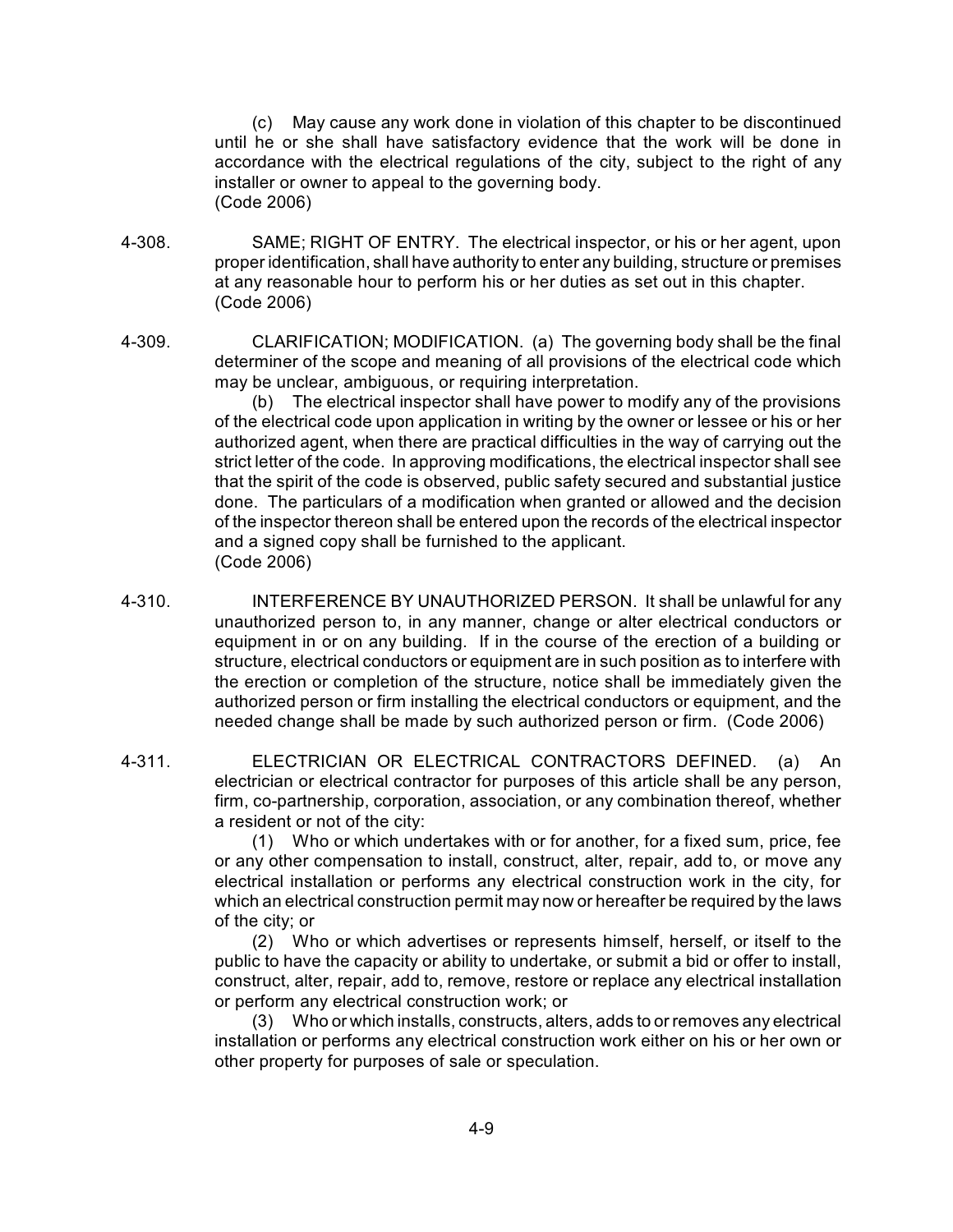(b) An electrician or electrical contractor as defined shall not mean or include:

(1) Any owner or his or her authorized agents or employees making ordinary repairs to his, her or its own building or structure not involving electrical construction and for which a permit is not required or on which an electrician or electrical contractor, as defined, is not required, employed or engaged to perform; or

(2) Any property owner personally performing any improvements, alterations or electrical construction within or upon his or her own residence and intended for his or her own personal use and permanent occupancy; provided, the owner shall satisfy the electrical inspector as to his or her ability to perform such work, secure a permit, pay required fees, do work in accordance with this article, and apply for an inspection and receive approval. Personal electrical construction by an owner under this section shall be by himself, herself, for himself or herself on his or her own residence, without compensation and no person shall be employed to assist him or her in any way on such work except an electrician or electrical contractor licensed by the city.

(Code 2006)

- 4-312. WORK BY PROPERTY OWNERS. Nothing herein contained shall prohibit any property owner from personally performing any electrical construction or installing electrical wiring or equipment within and upon his or her own residence and intended for his or her personal use and permanent occupancy; provided, the owner shall satisfy the electrical inspector as to his or her ability to perform such work or install such electrical wiring, secure a permit, pay required fees, do work in accordance with this article, and apply for an inspection and receive a certificate of approval. Personal electrical construction or installation performed by an owner under this section shall be by himself, herself, for himself or herself on his or her own residence, without compensation and no person shall be employed to assist him or her in any way on such work except an electrician or electrical contractor licensed by the city. (Code 2006)
- 4-313. APPROVED MATERIALS. No electric materials for wiring of appliances or equipment shall be installed in the city unless they are in conformity with the provisions of this article and with the approved standards of construction for safety to life and property. Conformity of materials for wiring appliances and equipment to the standards of the Underwriters Laboratories, Inc. shall be prima facie evidence that the materials, devices, appliances and equipment comply with the requirements of this article. (Code 2006)
- 4-314. LIABILITY. This article shall not be construed to relieve from or lessen the responsibility or liability of any party owning, operating, controlling or installing any electrical equipment for damages to persons or property caused by any defect therein, nor shall the city be held as assuming any such liability, by reason of the inspection or reinspection authorized herein, or the certificate of approval of any work or equipment authorized herein or by reason of any permit or license granted herein. (Code 2006)
- 4-315. SEVERABILITY. If any section of the National Electrical Code or of this article shall be held unconstitutional or otherwise invalid by any court of competent jurisdiction, then such section shall be considered separate and apart from the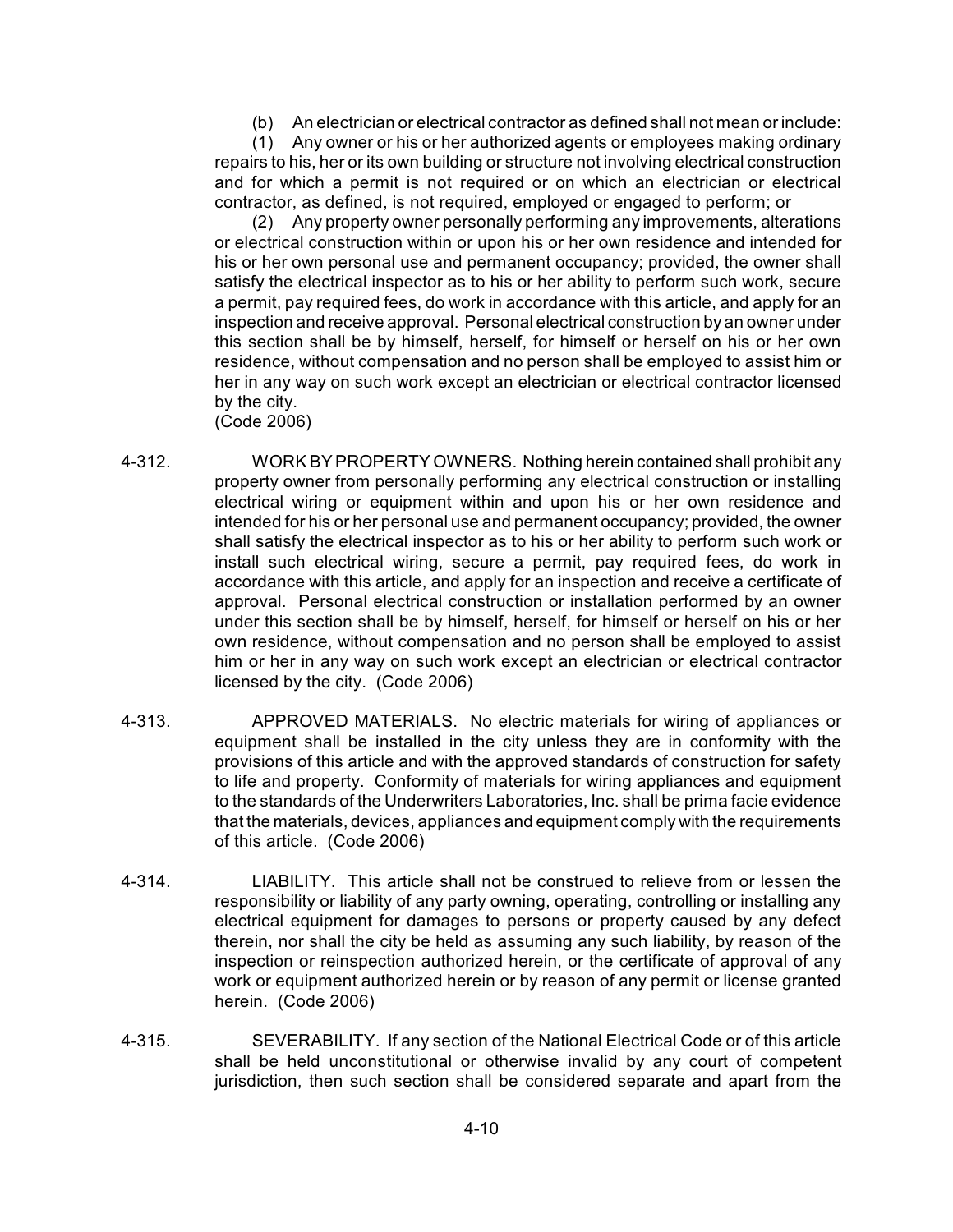remaining provisions of the National Electrical Code or of this article, the section is to be completely severable from the remaining provisions which shall continue in full force and effect. (Code 2006)

# **ARTICLE 4. PLUMBING AND GAS-FITTING CODE**

- 4-401. DEFINITION OF PLUMBING. The term plumbing as used in this article shall be construed to mean the installation of gas or water pipes, fixtures, apparatus and the necessary connections either for supplying gas or water to premises or for the removing of liquid and water-borne wastes from premises in the city, or both such purposes, and shall also denote installed fixtures, drainage and vent systems and gas or water distribution systems as the case may be. (Code 2006)
- 4-402. UNIFORM PLUMBING CODEINCORPORATED. There is hereby adopted and incorporated by reference, for the purpose of establishing rules and regulations for the practice of plumbing and gas-fitting, including the installation, maintenance, extension and alteration of all pipes, fixtures, appliances and appurtenances in connection with sanitary sewers and public and private water and fuel gas systems, the Uniform Plumbing Code, 2003 Edition, as recommended by the International Association of Plumbing and Mechanical Officials, such code being made as a part of the ordinances and code of the city as if the same had been set out in full herein, all as authorized and in the manner prescribed by K.S.A. 12-3009 through 12-3012 including any amendments thereto. No fewer than three copies of the uniform code shall be marked or stamped "Official Copy as Incorporated by the Code of the City of Valley Falls," and shall be filed with the city clerk to be open to inspection and available to the public at all reasonable hours of business.

Any person violating any provisions of such code shall be punished as provided in section 1-116 of this code.

- (Code 2006)
- 4-403. ADDITIONAL PROVISIONS. The following sections of this article are in addition to the provisions of the standard code incorporated by reference in section 4-402. (Code 2006)
- 4-404. BUILDING OFFICIAL; AUTHORITY. The City Administrator or his or her authorized designee shall be responsible for the administration and enforcement of this article and appointment of a plumbing inspector in accordance with section 4- 204 of this chapter, which apply in a like manner to this article. (Code 2006)
- 4-405. PLUMBING INSPECTOR; APPOINTMENT. The mayor with the consent of the council may assume the responsibilities of or appoint some qualified officer or employee of the city to be and perform the duties of plumbing inspector as may be required, subject to the consent and approval of the governing body. (Code 1983, 4-209)
- 4-406. SAME; DUTIES. The plumbing inspector shall have the following duties: (a) To enforce all regulations relating to plumbing construction, alteration, repair or removal;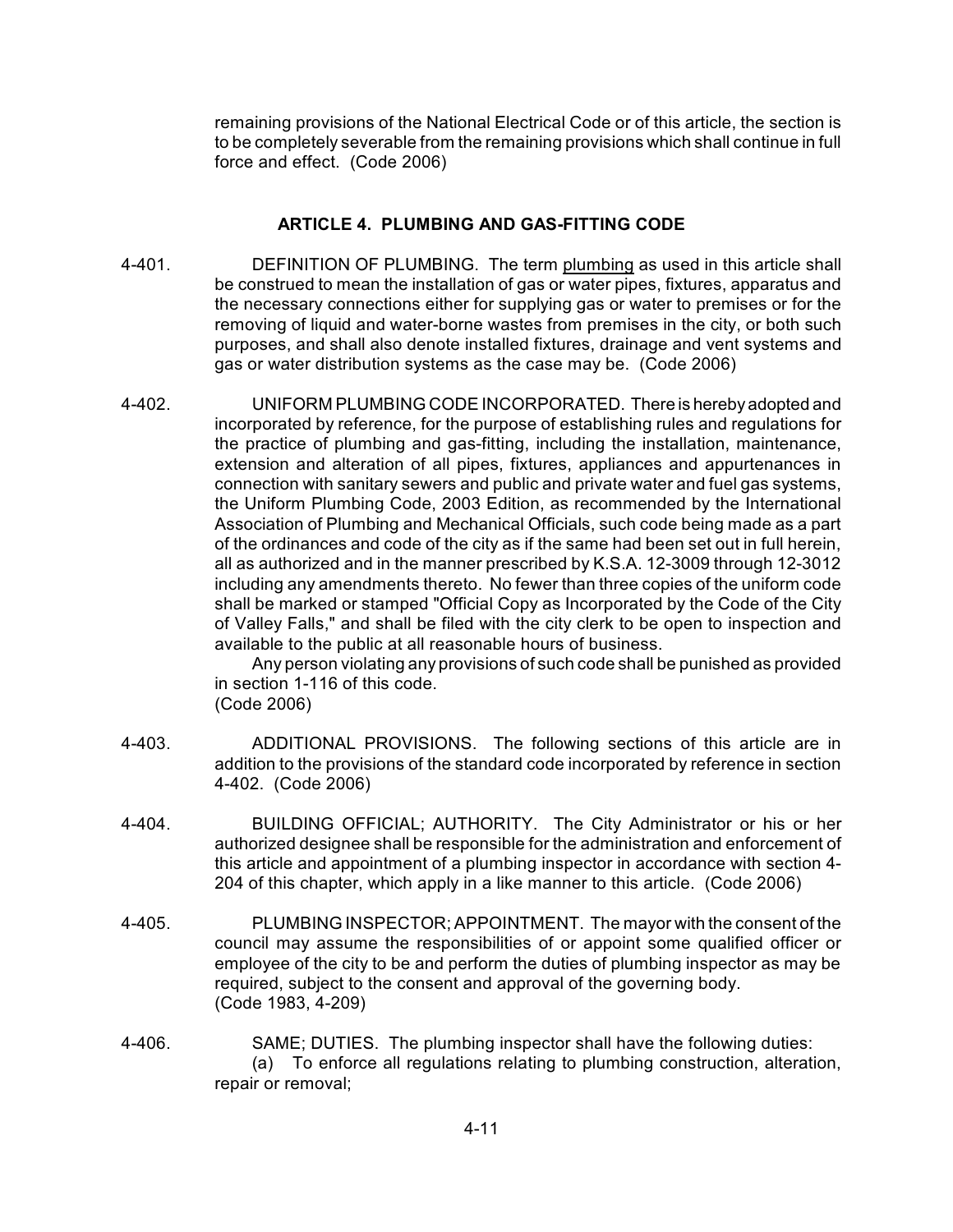(b) May permit, with the approval of the governing body, on the basis of duly authenticated reports from recognized sources, the use of new materials or modes of construction, not provided for in this article, and may, for the purpose of carrying out the intent of this article adopt an accepted standard of material or workmanlike practices of federal or state bureaus, national, technical organizations or fire underwriters;

(c) To examine all buildings in the process of erection, construction, alteration or relocation in the city for the purpose of determining whether the work is in compliance with the plumbing permit given and in compliance with the regulations of the city pertaining to such work, including zoning regulations; and

(d) To keep comprehensive records of applications, of permits or certificates issued, of inspections made, of reports rendered, and of notices or orders issued. All such records shall be open to public inspection during stated office hours, but shall not be removed from the office of the building official or plumbing inspector without his or her written consent. (Code 2006)

4-407. SAME; POWERS. The plumbing inspector shall have the following powers:

(a) To enter any building or structure or premises at any reasonable hour, whether complete or in the process of erection, to perform the duties contained in this chapter;

(b) To adopt and enforce all such prudent emergency measures as he or she may deem necessary and expedient for the public safety under the laws of the city;

(c) May cause any work done in violation of this chapter to be discontinued until he or she shall have satisfactory evidence that the work will be done in accordance with the plumbing regulations of the city, subject to the right of any plumber, plumbing contractor or owner to appeal to the governing body. (Code 2006)

- 4-408. SAME; RIGHT OF ENTRY. The plumbing inspector, or his or her agent, upon proper identification, shall have authority to enter any building, structure or premises at any reasonable hour to perform his or her duties as set out in this chapter. (Code 1983, 4-210)
- 4-409. CLARIFICATION; MODIFICATION. (a) The governing body shall be the final determiner of the scope and meaning of all provisions of the plumbing code which may be unclear, ambiguous, or requiring interpretation.

(b) The plumbing inspector shall have power to modify any of the provisions of the plumbing code upon application in writing by the owner or lessee or his or her authorized agent, when there are practical difficulties in the way of carrying out the strict letter of the code. In approving modifications, the plumbing inspector shall see that the spirit of the code is observed, public safety secured and substantial justice done. The particulars of a modification when granted or allowed and the decision of the inspector thereon shall be entered upon the records of the plumbing inspector and a signed copy shall be furnished to the applicant. (Code 2006)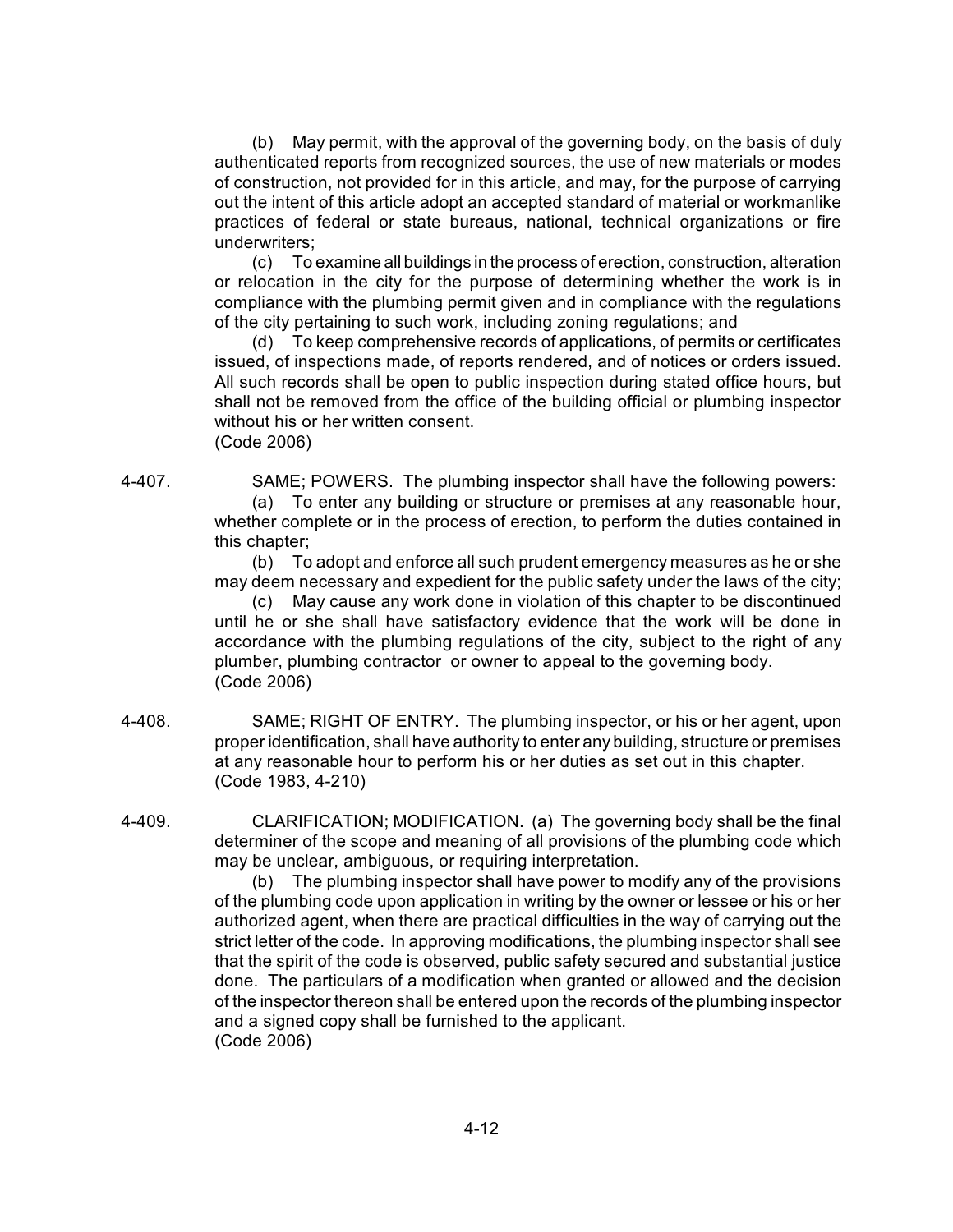- 4-410. CONNECTION TO GAS OR WATER SUPPLY. It shall be unlawful for any person, firm, or corporation to make connection to a supply of gas or water for which an inspection is required, or which has been disconnected by the order of the plumbing inspector, until a certificate of approval has been issued by the plumbing inspector authorizing the connection and use of such plumbing or plumbing system. The plumbing inspector may, at his or her discretion, authorize a temporary connection. (Code 2006)
- 4-411. CONDEMNATION; APPEAL. (a) If in the judgment of the plumbing inspector, after inspection, the plumbing or plumbing system in any building are unsafe or dangerous to persons or property, the inspector shall have the power to cause the plumbing or plumbing system to be disconnected from the supply of gas or water and may, at his or her discretion, seal the control valves for the same in a closed or disconnected position, whereupon he or she shall give notice to the owner, or his or her agent, or by posting such notice at the site and shall also notify the utilities serving the premises. Thereafter, it shall be unlawful for any person to cause or permit gas or water to be supplied to the plumbing or plumbing system so sealed until they shall have been made safe and the inspector shall have issued a certificate of approval to that effect.

(b) When the plumbing inspector condemns all or part of any plumbing system, the owner may, within 10 days after receiving written notice thereof, file a petition in writing for review of the action of the plumbing inspector by the governing body, upon the receipt of which the governing body shall at once proceed to determine the facts, and within 10 days from receiving the petition make a decision in accordance with their findings. (Code 2006)

4-412. PLUMBER OR PLUMBING CONTRACTOR; DEFINED. (a) A plumber or plumbing contractor shall mean:

> (1) Any person engaged in the business of installing, altering, maintaining, or repairing plumbing, which shall include all materials and plumbing fixtures, water pipes, portable water treatment equipment, traps, drainage and vent piping, and building drains, including their respective points, connections, devices, receptacles and appurtenances located within the property lines of any premises or in any building.

> (2) Any gasfitter or person engaged in the business of installing, altering, or repairing fuel gas piping, gas systems or fixtures.

> (b) A plumber or plumbing contractor as defined in subsection (a) of this section shall not mean or include the owner of a residence who personally installs plumbing piping or equipment within and upon his or her own residence and intended for his or her own personal use and permanent occupancy; provided, the owner shall satisfy the plumbing inspector as to his or her ability to install such piping or equipment, secure a permit, pay required fees, do work in accordance with this article, and apply for an inspection and receive approval. Personal installation by an owner under this section shall be himself, herself, for himself or herself on his or her own residence, without compensation and no person shall be employed to assist him or her in any way on such work except a plumber or plumbing contractor licensed by the city.

(Code 2006)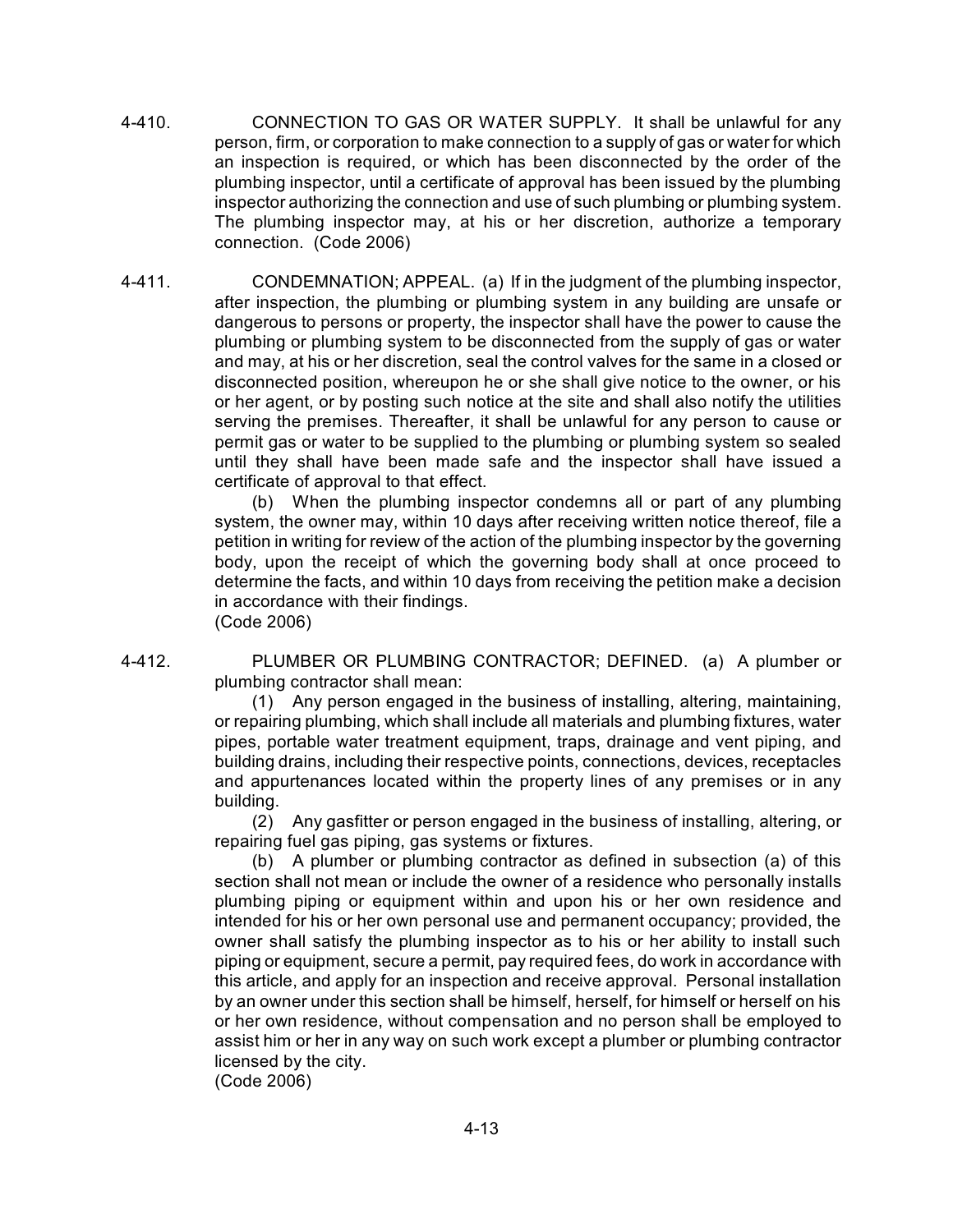- 4-413. EXCAVATIONS. When it appears that the laying or repairing of any water or sewer pipes or the making of any connection therewith shall require excavation in any street, alley or public way of the city or the cutting or removal of any pavement, curb or gutter or any sidewalk, during the course of such work, the application for a permit shall so state and describe the location and extent of the excavation, cutting or removal. Before the city clerk shall issue any permit for such work, the applicant shall pay any fee required by this code. All excavations shall be barricaded and guarded as provided by the appropriate sections of this code. Before any such excavation shall be backfilled, new plumbing work therein shall be inspected and the bottom of the excavation holding any sewer, drain or water pipe shall be so filled, leveled and tamped as to properly support the pipe and permit proper drainage when carrying sewage, and the excavation shall be backfilled and all paving, curbing, guttering or sidewalks shall be restored as near as possible to their last condition, subject always to the approval of the plumbing inspector or the superintendent of streets. (Code 2006)
- 4-414. WORK BY PROPERTYOWNERS. Nothing herein contained shall prohibit any property owner from personally installing plumbing piping or equipment within and upon his or her own residence and intended for his or her personal use and permanent occupancy; provided, the owner shall satisfy the plumbing inspector as to his or her ability to install such piping or equipment, secure a permit, pay required fees, do work in accordance with this article, and apply for an inspection and receive approval. Personal installation by an owner under this section shall be by himself, herself, for himself or herself on his or her own residence, without compensation and no person shall be employed to assist him or her in any way on such work except a plumber or plumbing contractor licensed by the city. (Code 2006)
- 4-415. APPROVED MATERIALS. No plumbing materials, appliances or equipment shall be installed in the city unless they are in conformity with the provisions of this article and with the approved standards of construction for safety to life and property. Conformity of materials for plumbing materials, appliances and equipment to the standards of the Underwriters Laboratories, Inc. shall be prima facie evidence that the materials, devices, appliances and equipment comply with the requirements of this article. (Code 2006)
- 4-416. LIABILITY. This article shall not be construed to relieve from or lessen the responsibility or liability of any party owning, operating, controlling or performing any plumbing construction for damages to persons or property caused by any defect therein, nor shall the city be held as assuming any such liability, by reason of the inspection or reinspection authorized herein, or the certificate of approval of any work or equipment authorized herein or by reason of any permit or license granted herein. (Code 1983, 4-217)
- 4-417. SEVERABILITY. If any section of the Uniform Plumbing Code or of this article shall be held unconstitutional or otherwise invalid by any court of competent jurisdiction, then such section shall be considered separate and apart from the remaining provisions of the Uniform Plumbing Code or of this article, the section is to be completely severable from the remaining provisions which shall continue in full force and effect. (Code 2006)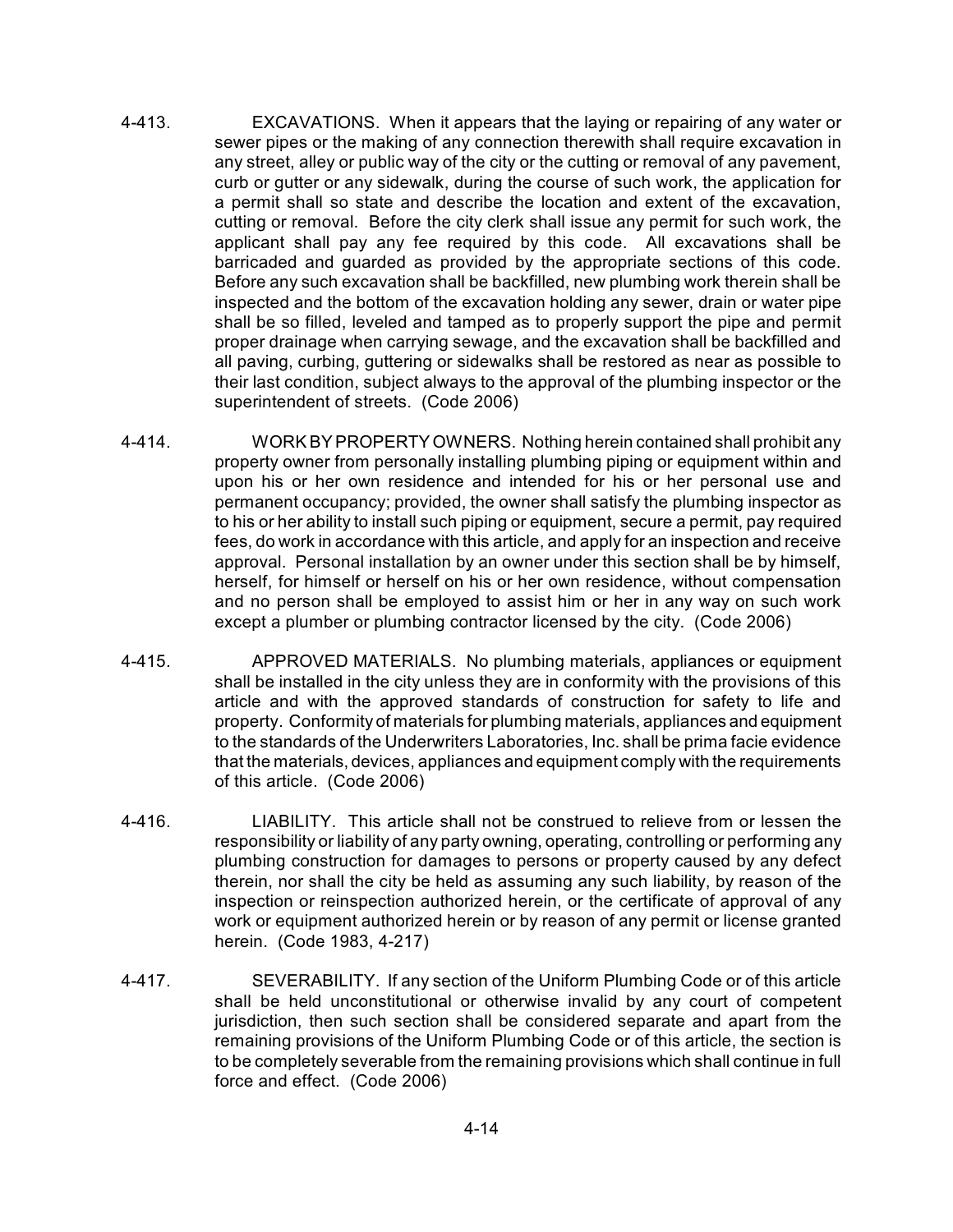# **ARTICLE 5. MOVING BUILDINGS**

- 4-501. BUILDING OFFICIAL; AUTHORITY. The City Administrator or his or her authorized designee shall be responsible for the administration and enforcement of this article and appointment of an inspector in accordance with sections 4-204:209 of this chapter, which apply in a like manner to this article. (Code 2006)
- 4-502. PERMIT REQUIRED. No person, firm or corporation shall move, haul, or transport any house, building, derrick, or other structure of the height when loaded for movement of 16 feet or more from the surface of the highway, road, street or alley, or a width of eight feet or more or which cannot be moved at a speed of four miles per hour or faster, upon, across or over any street, alley or sidewalk in this city without first obtaining a permit therefor. (K.S.A. 17-1914; Code 2006)
- 4-503. SAME: APPLICATION FOR PERMIT. All applications for permits required under the provisions of this article shall be made in writing to the city clerk specifying the day and hour said moving is to commence and the route through the city's streets over which the house, building, derrick or other structure shall be moved and stating whether it will be necessary to cut and move, raise, or in any way interfere with any wires, cables or other aerial equipment of any public or municipally-owned utility, and if so, the application shall also state the name of the public or municipally-owned utility, and the time and location that the applicant's moving operations shall necessitate the cutting, moving, raising or otherwise interfering with such aerial facilities. (K.S.A. 17-1915; Code 1983, 4-502)
- 4-504. SAME; BOND, INSURANCE REQUIRED. (a) It shall be the duty of any person at the time of making application for a permit as provided in this article to give a good and sufficient surety bond to the city, to be approved by the governing body, indemnifying the city against any loss or damage resulting from the failure of any such person to comply with the provisions of this article or for any damage or injury caused in moving any such house or structure. The bond herein shall be in the sum of \$5,000, or cash may be deposited in lieu of such surety bond.

(b) A public liability insurance policy issued by an insurance company authorized to do business in the State of Kansas, in the amount of \$100,000 per person, \$300,000 per accident as to personal injury, and \$50,000 property damage may be permitted in lieu of a bond. (Code 1983, 4-509)

- 4-505. SAME; FEE. Before any permit to move any house or structure is given under the provisions of this article, the applicant shall pay a fee of not less than \$5.00 to the city clerk; plus the additional cost for the time for any city crews involved in such moving. (Code 1983, 4-503)
- 4-506. CONTRACTOR; LICENSE REQUIRED; FEE. The provisions of sections 4- 219:225 of this chapter shall apply in a like manner to this article. (Code 2006)
- 4-507. ROUTE; DUTIES OF BUILDING OFFICIAL. The city clerk shall, upon filing of the above application, refer the same to the chief building official or his or her authorized designee to check the proposed route and determine if it is practical to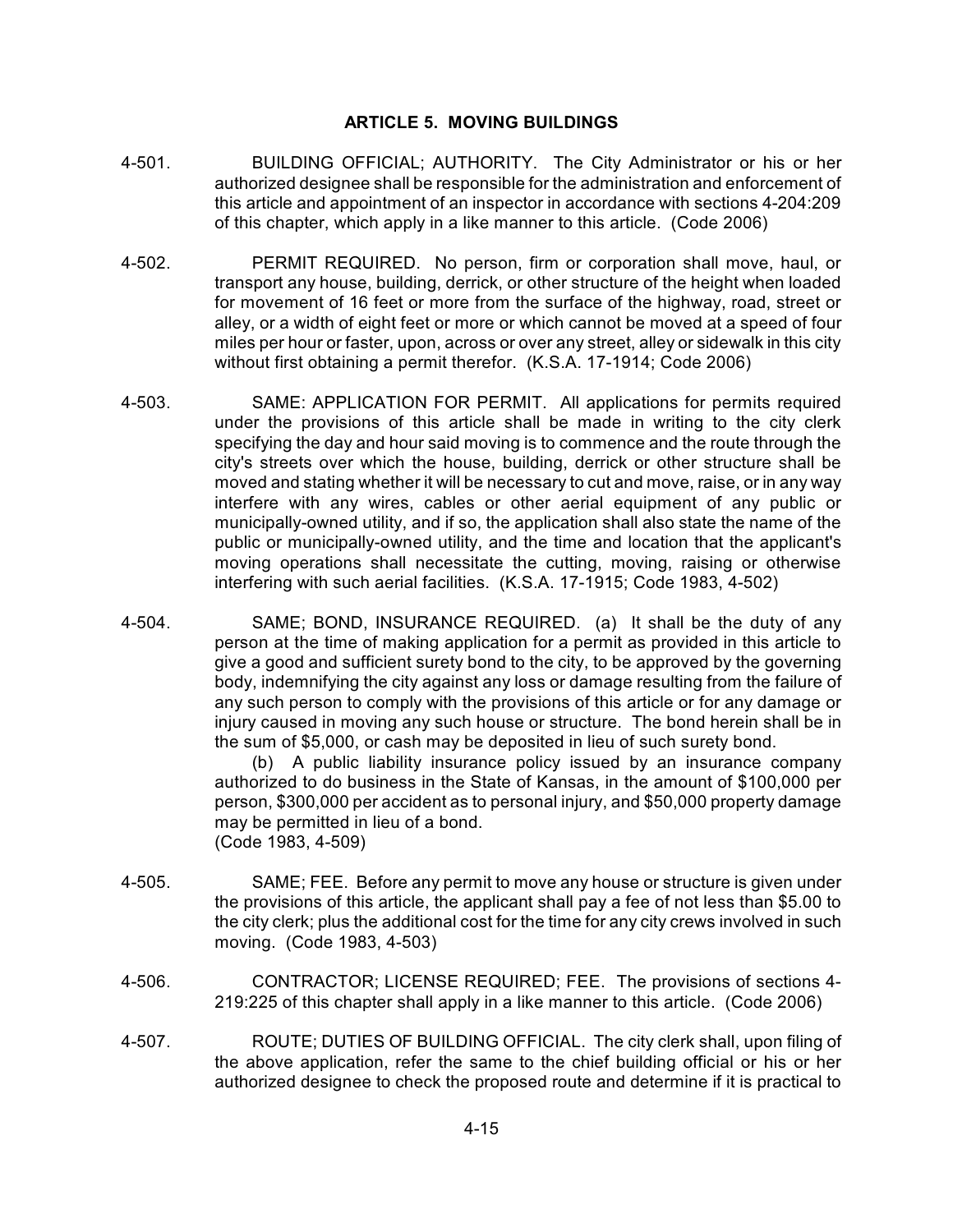move such house or other structure over the route proposed. If it shall appear that such route is not practical and another route may be used equally well with less danger to street and travel, then he or she may designate such other route as the one to be used and shall notify the applicant of the same. The building official may also require the planking of any street, bridge or culvert or any part thereof to prevent damage thereto. It shall also be the duty of the chief building official or his or her authorized designee to inspect the progress of moving any house or other structure to see that the same is being moved in accordance with the provisions of this article. (Code 1983, 4-507)

4-508. NOTICE TO OWNERS. (a) Upon issuance of a moving permit the applicant shall give not less than 15 days written notice to any person owning or operating any wires, cables or other aerial equipment along the proposed route of the intent to move the structure, giving the time and location that the applicants moving operation shall necessitate the cutting, moving, raising or interfering of any wires, cables or other aerial equipment.

(b) The notice provision of subsection (a) shall not apply where the person owning or operating any wires, cables or other aerial equipment has waived their right to advance notice.

(c) Should the moving operation be delayed, the applicant shall give the owner or his or her agent not less than 24 hours advance notice of the actual operation.

(K.S.A. 17-1916; Code 1983, 4-504, 506)

4-509. DUTY OF OWNERS. (a) It shall be the duty of the person or the city owning or operating such poles or wires after service of notice as provided herein, to furnish competent lineman or workmen to remove such poles, or raise or cut such wires as will be necessary to facilitate the moving of such house or structure. The necessary expense which is incurred thereby shall be paid by the holder of the moving permit.

> (b) The owner of any wires, cables or other aerial equipment, after service of notice as provided in section 4-508, shall be liable to the permit holder for damages in an amount not to exceed \$100.00 per day for each day the owner shall fail or refuse to accommodate the permit holder's moving operations. (K.S.A. 17-1917; Code 1983, 4-505)

- 4-510. INTERFERING WITH POLES; WIRES. It shall be unlawful for any person engaged in moving any house or other structure to raise, cut or in any way interfere with any wires or poles bearing wires or any other aerial equipment. (K.S.A. 17-1918; Code 2006)
- 4-511. DISPLAY OF LANTERNS. It shall be the duty of any person moving any of the structures mentioned in this article upon or across any street, alley or sidewalk or other public place, in this city, to display red lanterns thereon in such a manner as to show the extreme height and width thereof from sunset to sunrise. (Code 1983, 4-508)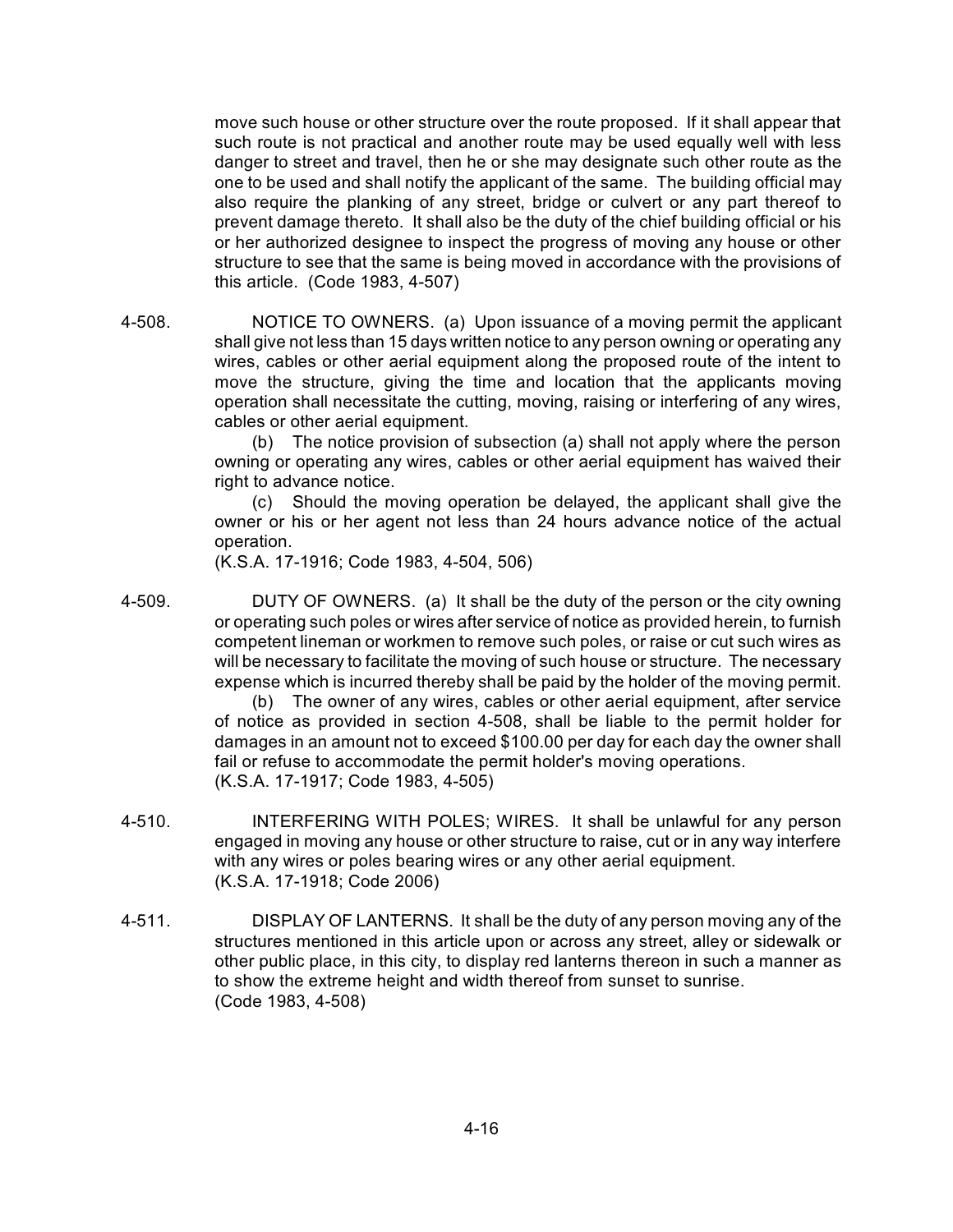# **ARTICLE 6. DANGEROUS AND UNFIT STRUCTURES**

- 4-601. PURPOSE. The governing body has found that there exist within the corporate limits of the city structures which are unfit for human use or habitation because of dilapidation, defects increasing the hazards of fire or accidents, structural defects or other conditions which render such structures unsafe, unsanitary or otherwise inimical to the general welfare of the city, or conditions which provide a general blight upon the neighborhood or surrounding properties. It is hereby deemed necessary by the governing body to require or cause the repair, closing or demolition or removal of such structures as provided in this article. (K.S.A. 12-1751; Code 1983, 4-401)
- 4-602. DEFINITIONS. For the purpose of this article, the following words and terms shall have the following meanings:

(a) Enforcing officer - means the City Administrator or his or her authorized representative.

(b) Structure - shall include any building, wall, superstructure or other structure which requires location on the ground, or is attached to something having a location on the ground.

(K.S.A. 12-1750; Code 1983, 4-402)

4-603. ENFORCING OFFICER; DUTIES. The enforcing officer is hereby authorized to exercise such powers as may be necessary to carry out the purposes of this article, including the following:

> (a) Inspect any structure which appears to be unsafe, dangerous or unfit for human habitation;

> (b) Have authority to enter upon premises at reasonable hours for the purpose of making such inspections. Entry shall be made so as to cause the least possible inconvenience to any person in possession of the structure. If entry is denied, the enforcing officer may seek an order for this purpose from a court of competent jurisdiction;

> (c) Report all structures which he or she believes to be dangerous, unsafe or unfit for human habitation to the governing body;

(d) Receive petitions as provided in this article. (Code 1983, 4-403)

- 4-604. PROCEDURE; PETITION. Whenever a petition is filed with the enforcing officer by at least five residents charging that any structure is dangerous, unsafe or unfit for human habitation, or whenever it appears to the enforcing officer on his or her own motion that any structure is dangerous, unsafe or unfit for human habitation, he or she shall, if his or her preliminary investigation discloses a basis for such charges, report such findings to the governing body. (Code 1983, 4-404)
- 4-605. SAME; NOTICE. The governing body upon receiving a report as provided in section 4-604 shall by resolution fix a time and place at which the owner, the owner's agent, any lienholder of records and any occupant of the structure may appear and show cause why the structure should not be condemned and ordered repaired or demolished. (K.S.A. 12-1752; Code 1983, 4-405)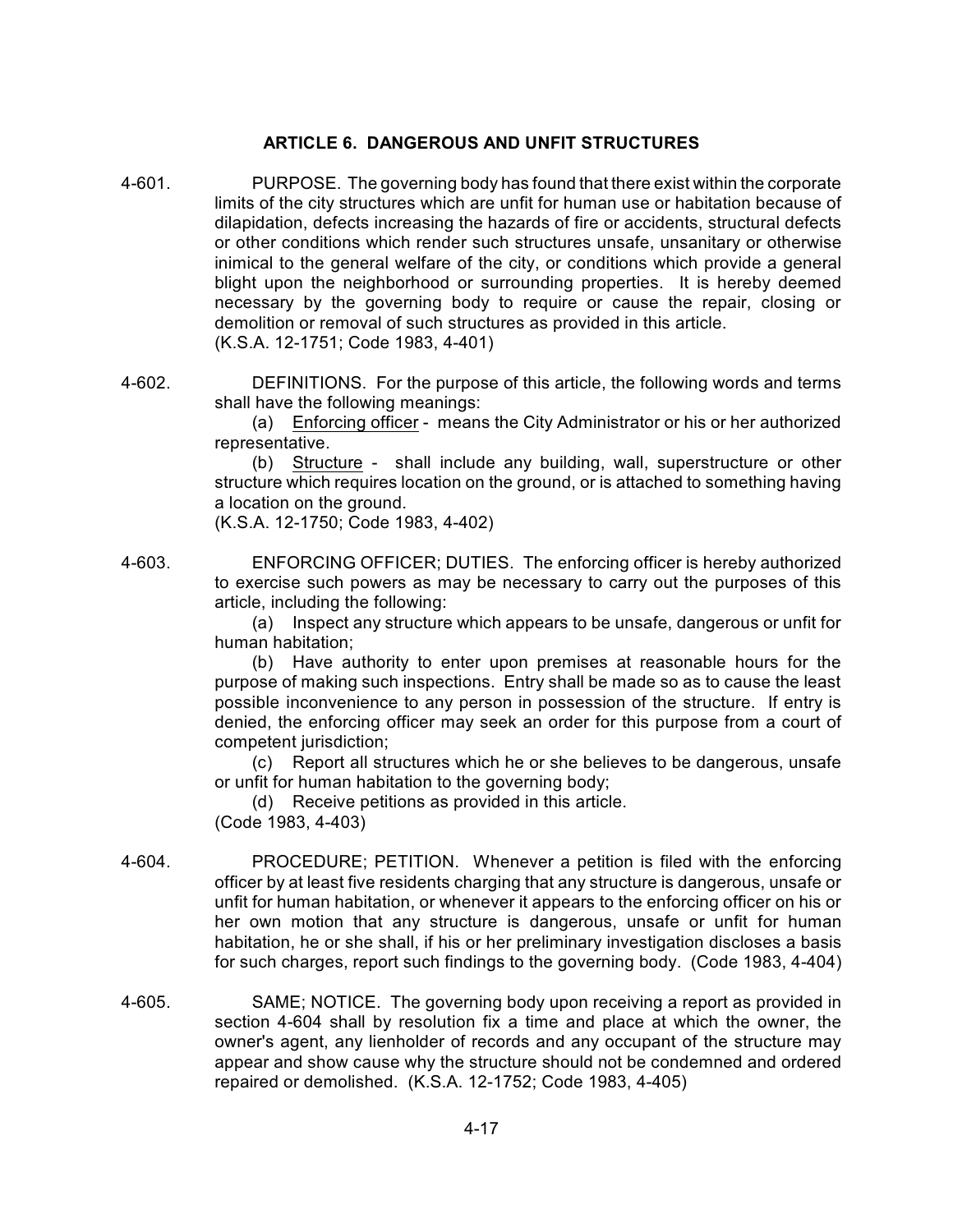4-606. SAME; PUBLICATION. (a) The resolution shall be published once each week for two consecutive weeks on the same day of each week. At least 30 days shall elapse between the last publication and the date set for the hearing.

(b) A copy of the resolution shall be mailed by certified mail within three days after its first publication to each owner, agent, lienholder and occupant at the last known place of residence and shall be marked "deliver to addressee only." (K.S.A. 12-1752; Code 1983, 4-406; Code 2005)

- 4-607. SAME; HEARING, ORDER. If, after notice and hearing, the governing body determines that the structure under consideration is dangerous, unsafe or unfit for human use or habitation, it shall state in writing its findings of fact in support of such determination and shall cause the resolution to be published once in the official city newspaper and a copy mailed to the owners, agents, lienholders of record and occupants in the same manner provided for the notice of hearing. The resolution shall fix a reasonable time within which the repair or removal of such structure shall be commenced and a statement that if the owner of such structure fails to commence the repair or removal of such structure within the time stated or fails to diligently prosecute the same until the work is completed, the governing body will cause the structure to be razed and removed. (Code 1983 4-407)
- 4-608. DUTY OF OWNER. Whenever any structure within the city shall be found to be dangerous, unsafe or unfit for human use or habitation, it shall be the duty and obligation of the owner of the property to render the same secure and safe or to remove the same. (Code 1983, 4-408)
- 4-609. SAME; FAILURE TO COMPLY. (a) If, within the time specified in the order, the owner fails to comply with the order to repair, alter, improve or vacate the structure, the enforcing officer may cause the structure to be repaired, altered, improved, or to be vacated and closed.

(b) If, within the time specified in the order, the owner fails to comply with the order to remove or demolish the structure, the enforcing officer may cause the structure to be removed and demolished. (Code 1983, 4-409)

- 4-610. SAME; MAKE SITE SAFE. Upon removal of any structure, the owner shall fill any basement or other excavation located upon the premises and take any other action necessary to leave the premises in a safe condition. If the owner fails to take such action, the enforcing officer may proceed to make the site safe. (Code 1983 4-410)
- 4-611. ASSESSMENT OF COSTS. (a) The cost to the city of any repairs, alterations, improvements, vacating, removal or demolition by the enforcing officer, including making the site safe, shall be reported to the city clerk.

(b) The city shall give notice to the owner of the structure by certified mail of the cost of removing the structure and making the premises safe and secure. The notice shall also state that payment of the cost is due and payable within 30 days following receipt of the notice.